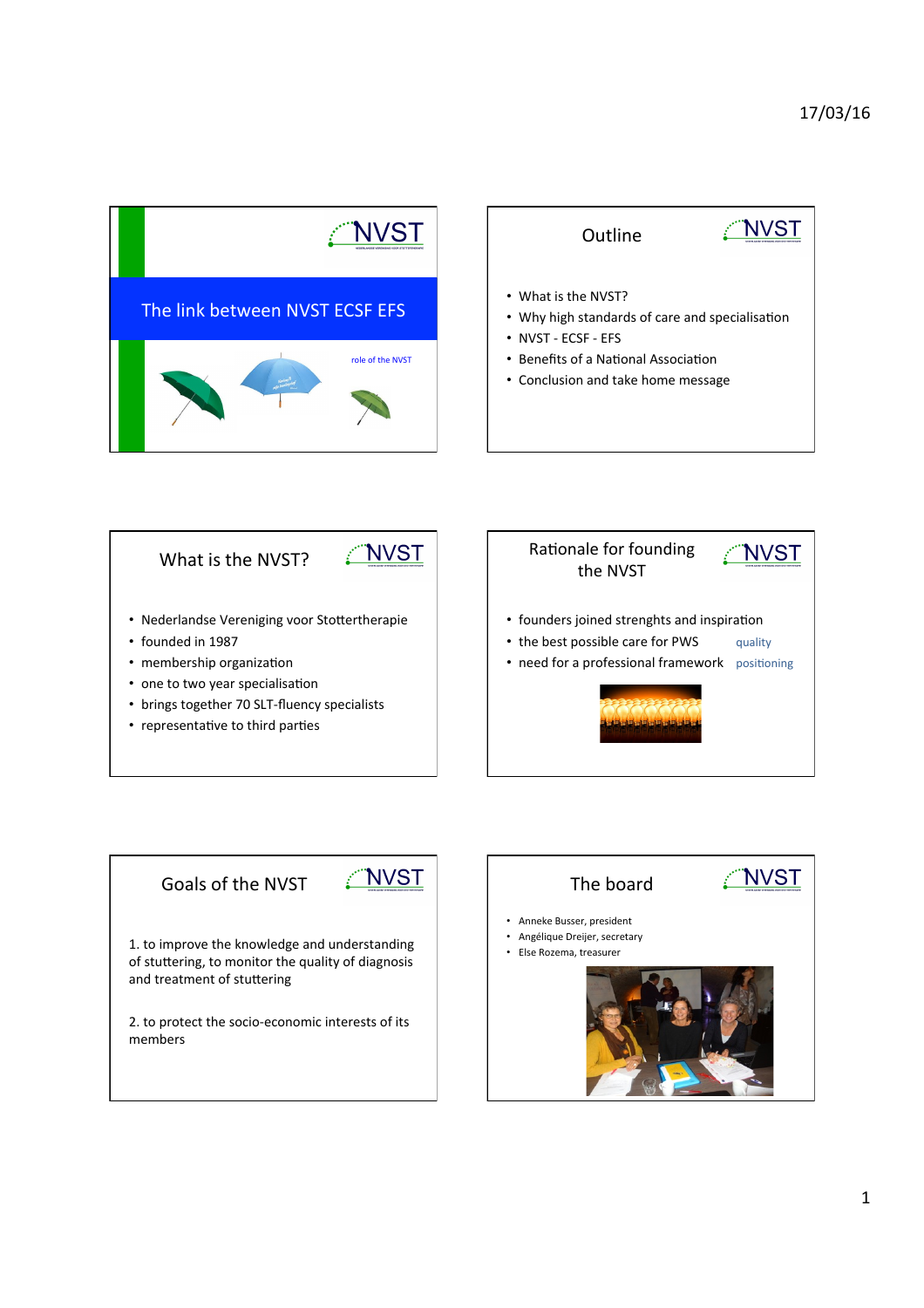



The Dutch Association of Stuttering Therapy monitors and promotes the quality/level of fluency therapist professionals and their socio-economic status.

#### Vision:

The members of The Dutch Association of Stuttering Therapy are being recognized as SLT-Fluency Specialists who develop and provide the best care regarding stuttering diagnosis and treatment.







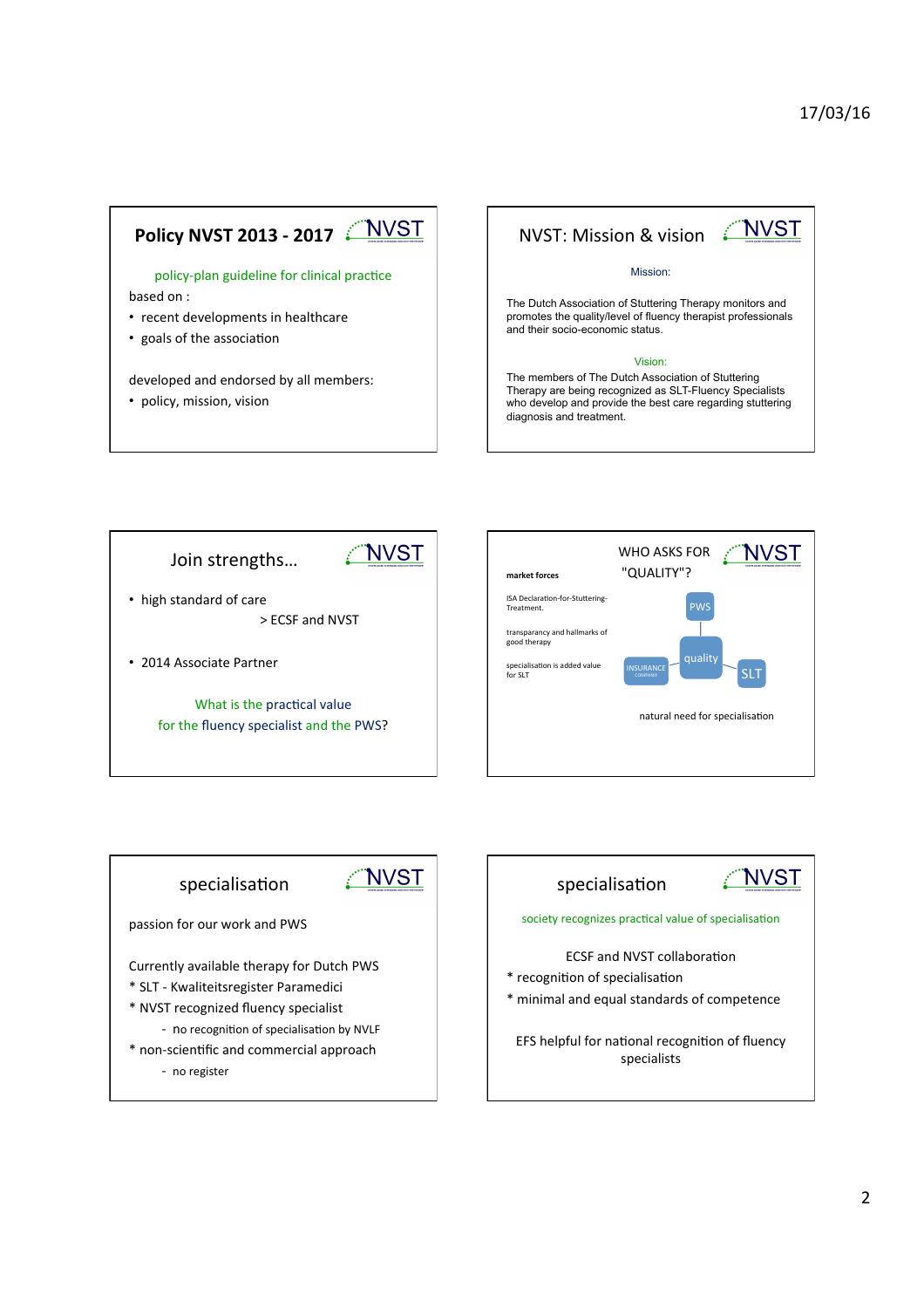

|                                                             | <b>NVST ECSF</b>         |  |
|-------------------------------------------------------------|--------------------------|--|
| 10 years Dutch specialisation course:                       |                          |  |
| 2005 - 2010 Opleidingsreglement NVST                        |                          |  |
| revision, transparancy, accreditation<br>small organisation |                          |  |
| 2011                                                        | revision or ECSE course? |  |







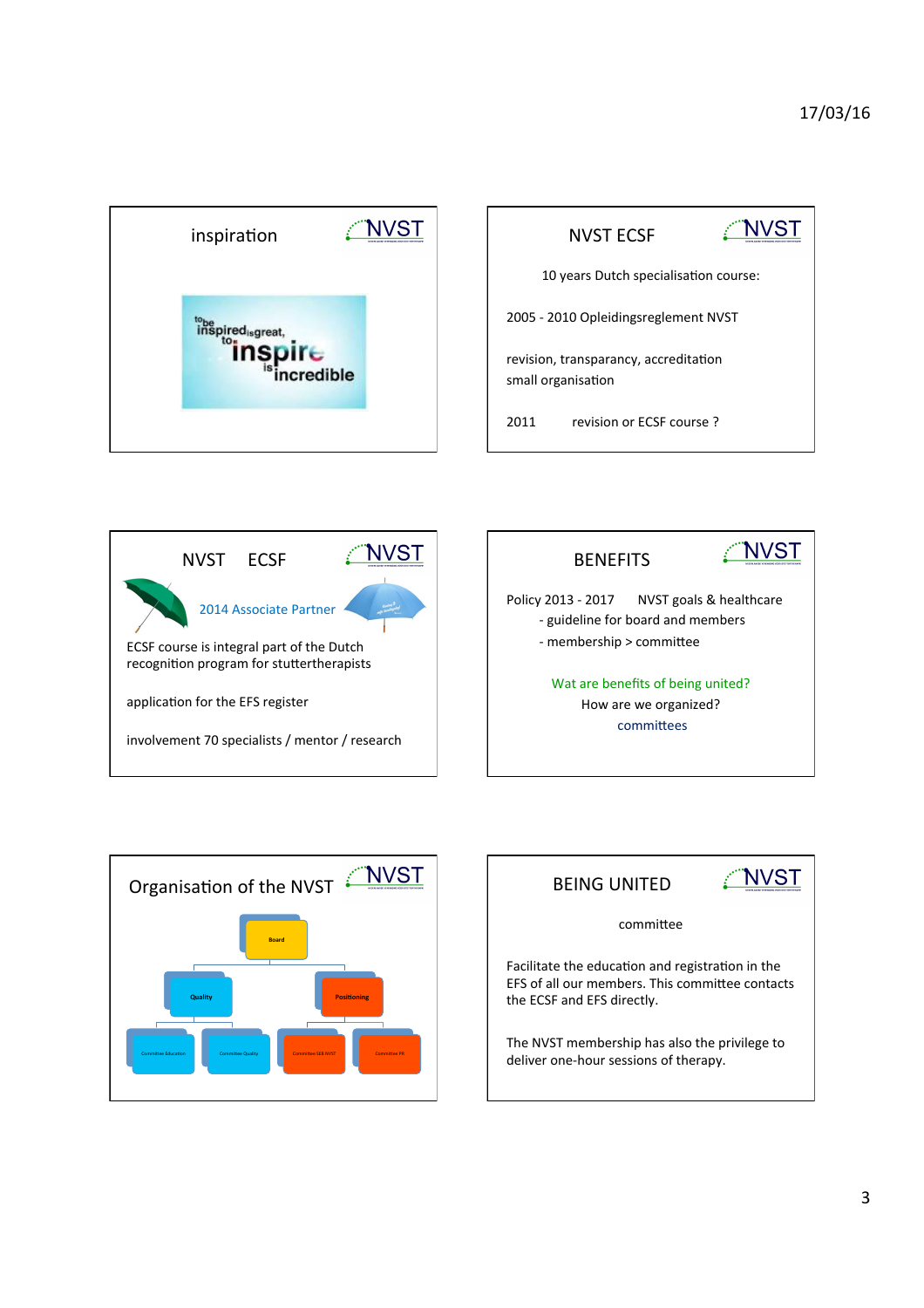## NVST

#### **BEING UNITED**

committee our products show our high standards to the **outer** world

> Clinical Guideline Stuttering Intensive Group Therapy aftercare website www.stotters.nl

### **BEING UNITED**

# WVST

committee continuous education of our members - application of all our members in the EFS - accredited courses, - scientific reading - intervision/peer groups in which therapists discuss their methods of clinical management



committee

our socio-economic status improved - health insurances - recognition of specialisation - specialist wages

| VST                          |  |  |
|------------------------------|--|--|
|                              |  |  |
| www.nedverstottertherapie.nl |  |  |
| public relations             |  |  |
|                              |  |  |
|                              |  |  |